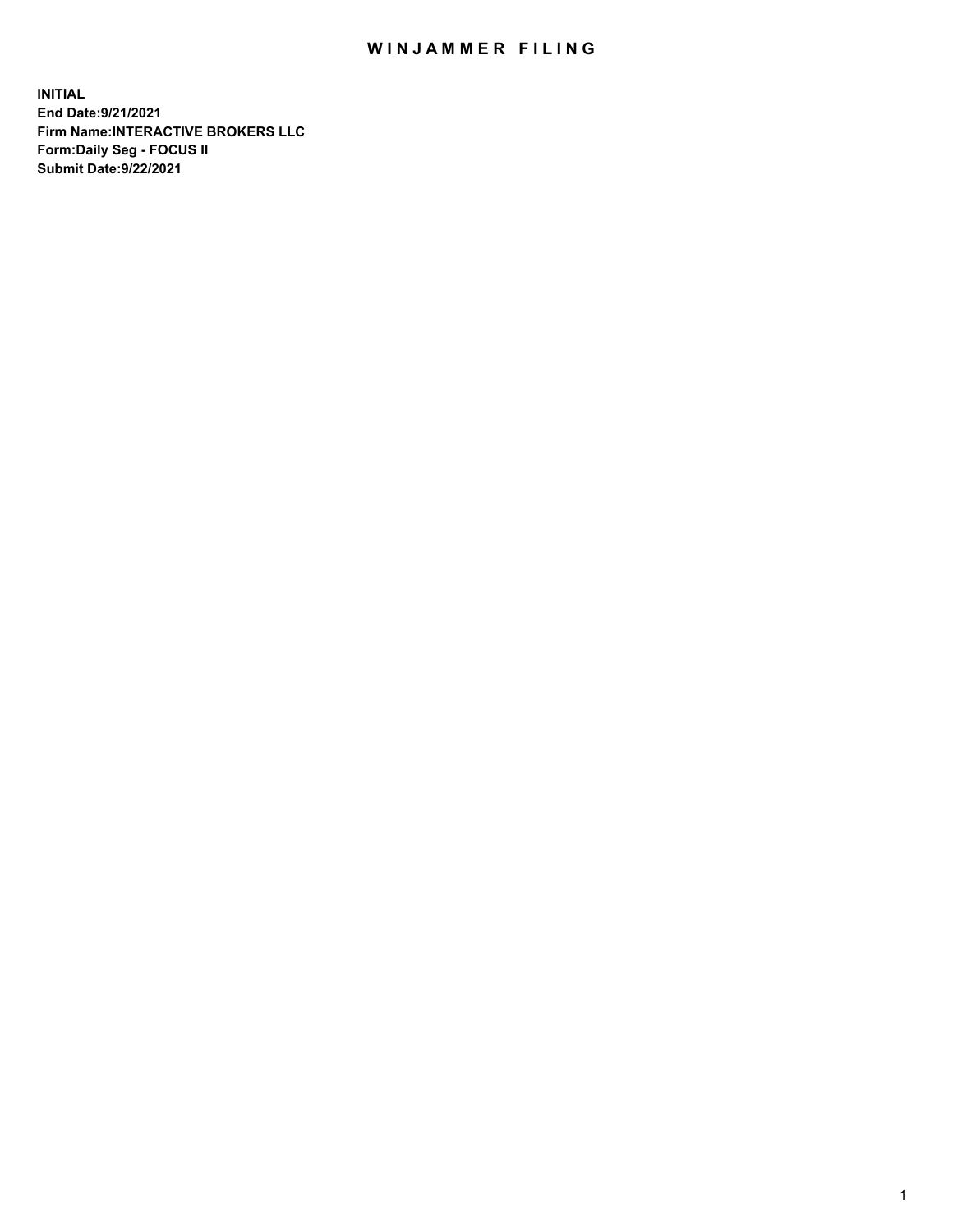**INITIAL End Date:9/21/2021 Firm Name:INTERACTIVE BROKERS LLC Form:Daily Seg - FOCUS II Submit Date:9/22/2021 Daily Segregation - Cover Page**

| Name of Company                                                                                                                                                                                                                                                                                                                | <b>INTERACTIVE BROKERS LLC</b>                                                   |  |
|--------------------------------------------------------------------------------------------------------------------------------------------------------------------------------------------------------------------------------------------------------------------------------------------------------------------------------|----------------------------------------------------------------------------------|--|
| <b>Contact Name</b>                                                                                                                                                                                                                                                                                                            | James Menicucci                                                                  |  |
| <b>Contact Phone Number</b>                                                                                                                                                                                                                                                                                                    | 203-618-8085                                                                     |  |
| <b>Contact Email Address</b>                                                                                                                                                                                                                                                                                                   | jmenicucci@interactivebrokers.c<br>om                                            |  |
| FCM's Customer Segregated Funds Residual Interest Target (choose one):<br>a. Minimum dollar amount: ; or<br>b. Minimum percentage of customer segregated funds required:% ; or<br>c. Dollar amount range between: and; or<br>d. Percentage range of customer segregated funds required between:% and%.                         | <u>0</u><br>$\overline{\mathbf{0}}$<br>155,000,000 245,000,000<br>0 <sub>0</sub> |  |
| FCM's Customer Secured Amount Funds Residual Interest Target (choose one):<br>a. Minimum dollar amount: ; or<br>b. Minimum percentage of customer secured funds required:% ; or<br>c. Dollar amount range between: and; or<br>d. Percentage range of customer secured funds required between:% and%.                           | <u>0</u><br>$\overline{\mathbf{0}}$<br>80,000,000 120,000,000<br>0 <sub>0</sub>  |  |
| FCM's Cleared Swaps Customer Collateral Residual Interest Target (choose one):<br>a. Minimum dollar amount: ; or<br>b. Minimum percentage of cleared swaps customer collateral required:% ; or<br>c. Dollar amount range between: and; or<br>d. Percentage range of cleared swaps customer collateral required between:% and%. | <u>0</u><br>$\underline{\mathbf{0}}$<br>0 <sub>0</sub><br>0 <sub>0</sub>         |  |

Attach supporting documents CH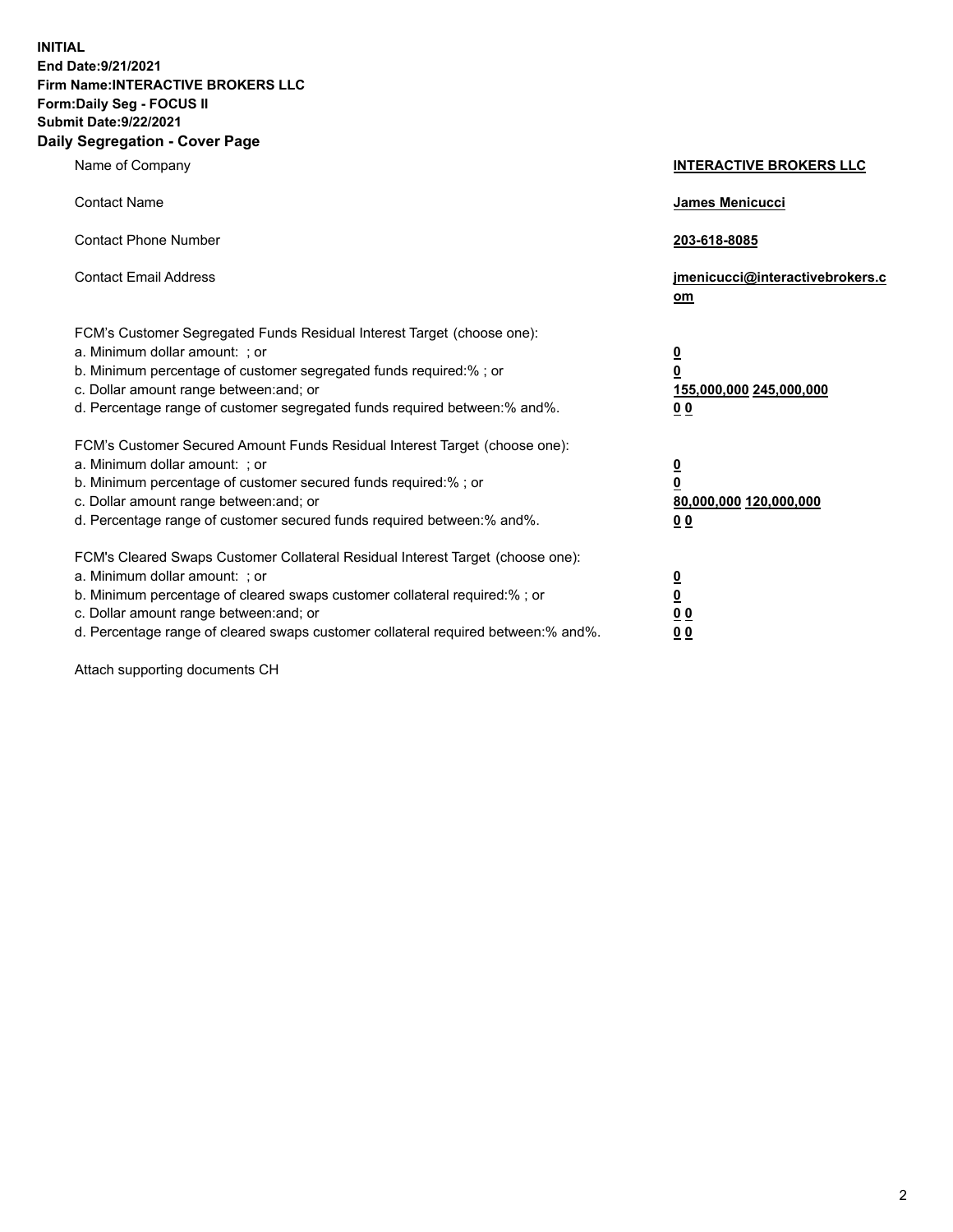**INITIAL End Date:9/21/2021 Firm Name:INTERACTIVE BROKERS LLC Form:Daily Seg - FOCUS II Submit Date:9/22/2021 Daily Segregation - Secured Amounts**

## Foreign Futures and Foreign Options Secured Amounts Amount required to be set aside pursuant to law, rule or regulation of a foreign government or a rule of a self-regulatory organization authorized thereunder **0** [7305] 1. Net ledger balance - Foreign Futures and Foreign Option Trading - All Customers A. Cash **501,409,050** [7315] B. Securities (at market) **0** [7317] 2. Net unrealized profit (loss) in open futures contracts traded on a foreign board of trade **-7,795,768** [7325] 3. Exchange traded options a. Market value of open option contracts purchased on a foreign board of trade **159,716** [7335] b. Market value of open contracts granted (sold) on a foreign board of trade **-16,357** [7337] 4. Net equity (deficit) (add lines 1. 2. and 3.) **493,756,641** [7345] 5. Account liquidating to a deficit and account with a debit balances - gross amount **4,459** [7351] Less: amount offset by customer owned securities **0** [7352] **4,459** [7354] 6. Amount required to be set aside as the secured amount - Net Liquidating Equity Method (add lines 4 and 5) **493,761,100** [7355] 7. Greater of amount required to be set aside pursuant to foreign jurisdiction (above) or line 6. **493,761,100** [7360] FUNDS DEPOSITED IN SEPARATE REGULATION 30.7 ACCOUNTS 1. Cash in banks A. Banks located in the United States **100,652,401** [7500] B. Other banks qualified under Regulation 30.7 **0** [7520] **100,652,401** [7530] 2. Securities A. In safekeeping with banks located in the United States **270,986,450** [7540] B. In safekeeping with other banks qualified under Regulation 30.7 **0** [7560] **270,986,450** [7570] 3. Equities with registered futures commission merchants A. Cash **0** [7580] B. Securities **0** [7590] C. Unrealized gain (loss) on open futures contracts **0** [7600] D. Value of long option contracts **0** [7610] E. Value of short option contracts **0** [7615] **0** [7620] 4. Amounts held by clearing organizations of foreign boards of trade A. Cash **0** [7640] B. Securities **0** [7650] C. Amount due to (from) clearing organization - daily variation **0** [7660] D. Value of long option contracts **0** [7670] E. Value of short option contracts **0** [7675] **0** [7680] 5. Amounts held by members of foreign boards of trade A. Cash **265,686,141** [7700] B. Securities **0** [7710] C. Unrealized gain (loss) on open futures contracts **-7,366,609** [7720] D. Value of long option contracts **159,716** [7730] E. Value of short option contracts **-16,357** [7735] **258,462,891** [7740] 6. Amounts with other depositories designated by a foreign board of trade **0** [7760] 7. Segregated funds on hand **0** [7765] 8. Total funds in separate section 30.7 accounts **630,101,742** [7770] 9. Excess (deficiency) Set Aside for Secured Amount (subtract line 7 Secured Statement Page 1 from Line 8) **136,340,642** [7380] 10. Management Target Amount for Excess funds in separate section 30.7 accounts **80,000,000** [7780] 11. Excess (deficiency) funds in separate 30.7 accounts over (under) Management Target **56,340,642** [7785]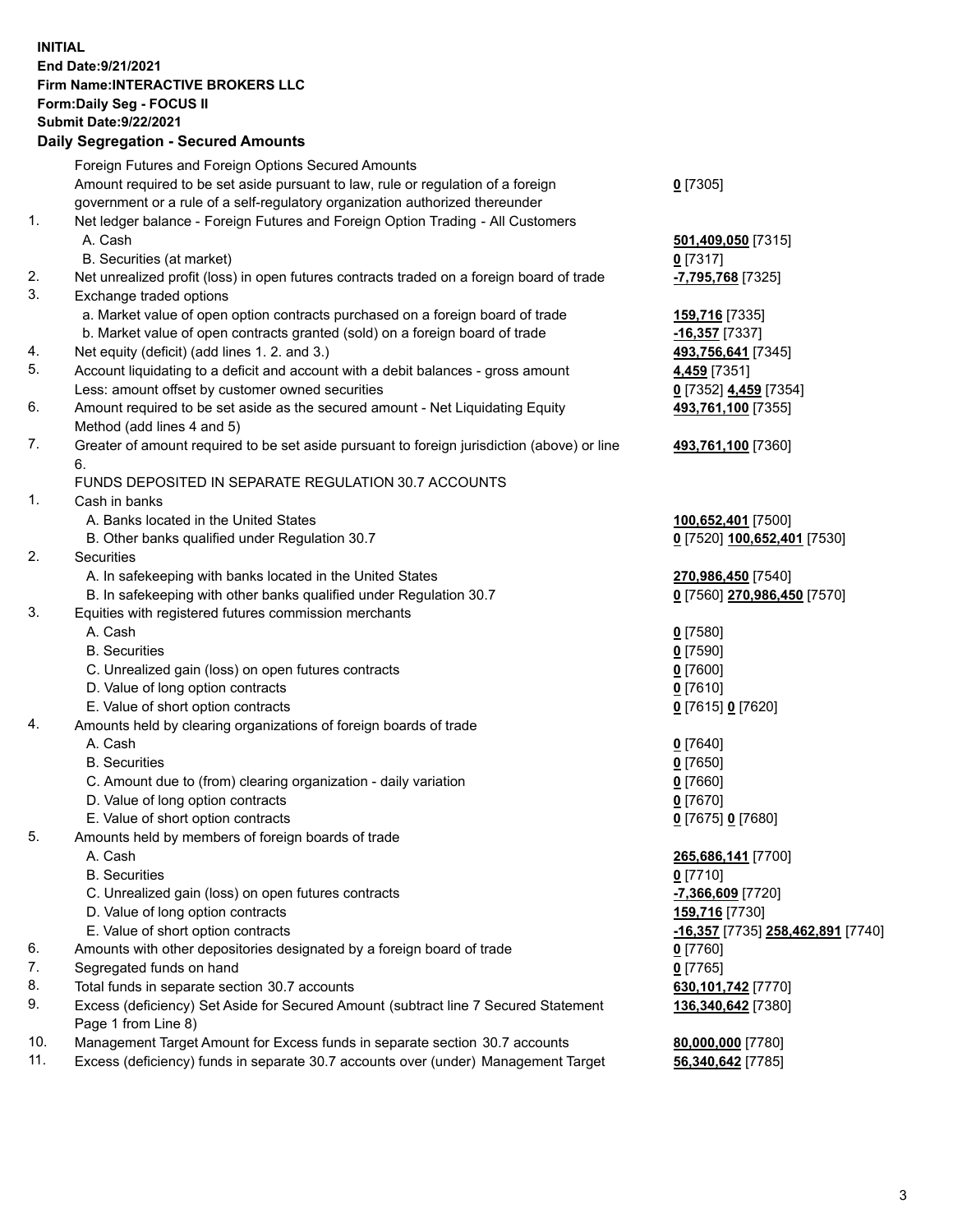**INITIAL End Date:9/21/2021 Firm Name:INTERACTIVE BROKERS LLC Form:Daily Seg - FOCUS II Submit Date:9/22/2021 Daily Segregation - Segregation Statement** SEGREGATION REQUIREMENTS(Section 4d(2) of the CEAct) 1. Net ledger balance A. Cash **6,899,064,192** [7010] B. Securities (at market) **0** [7020] 2. Net unrealized profit (loss) in open futures contracts traded on a contract market **59,028,404** [7030] 3. Exchange traded options A. Add market value of open option contracts purchased on a contract market **360,062,064** [7032] B. Deduct market value of open option contracts granted (sold) on a contract market **-328,560,233** [7033] 4. Net equity (deficit) (add lines 1, 2 and 3) **6,989,594,427** [7040] 5. Accounts liquidating to a deficit and accounts with debit balances - gross amount **1,224,456** [7045] Less: amount offset by customer securities **0** [7047] **1,224,456** [7050] 6. Amount required to be segregated (add lines 4 and 5) **6,990,818,883** [7060] FUNDS IN SEGREGATED ACCOUNTS 7. Deposited in segregated funds bank accounts A. Cash **1,534,147,878** [7070] B. Securities representing investments of customers' funds (at market) **3,319,846,000** [7080] C. Securities held for particular customers or option customers in lieu of cash (at market) **0** [7090] 8. Margins on deposit with derivatives clearing organizations of contract markets A. Cash **1,986,353,319** [7100] B. Securities representing investments of customers' funds (at market) **330,563,002** [7110] C. Securities held for particular customers or option customers in lieu of cash (at market) **0** [7120] 9. Net settlement from (to) derivatives clearing organizations of contract markets **-6,194,948** [7130] 10. Exchange traded options A. Value of open long option contracts **359,799,946** [7132] B. Value of open short option contracts **-328,495,700** [7133] 11. Net equities with other FCMs A. Net liquidating equity **0** [7140] B. Securities representing investments of customers' funds (at market) **0** [7160] C. Securities held for particular customers or option customers in lieu of cash (at market) **0** [7170] 12. Segregated funds on hand **0** [7150] 13. Total amount in segregation (add lines 7 through 12) **7,196,019,497** [7180] 14. Excess (deficiency) funds in segregation (subtract line 6 from line 13) **205,200,614** [7190] 15. Management Target Amount for Excess funds in segregation **155,000,000** [7194]

16. Excess (deficiency) funds in segregation over (under) Management Target Amount Excess

**50,200,614** [7198]